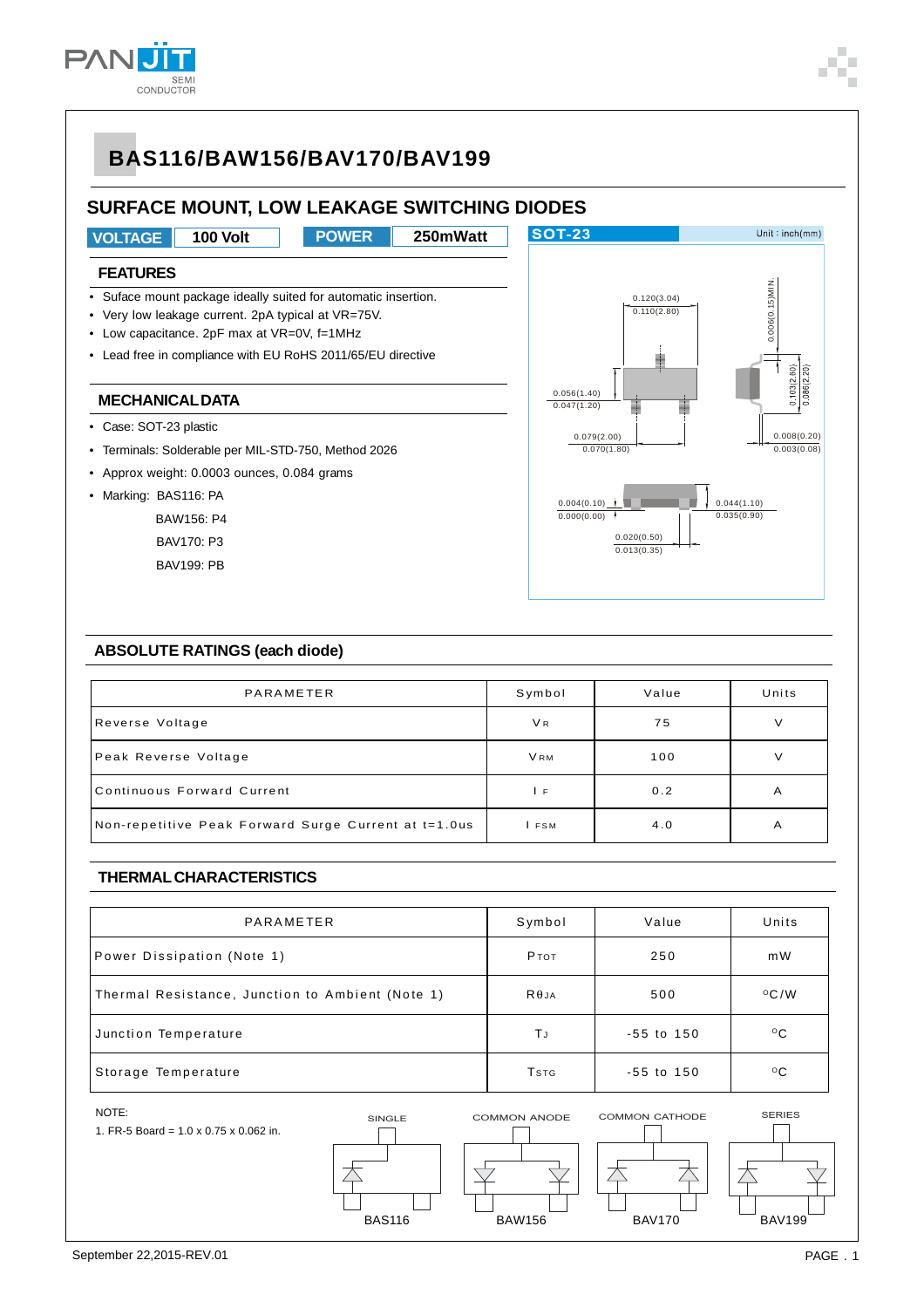

#### ELECTRICAL CHARACTERISTICS (each diode) (TA=25°C, unless otherwise noted)

| PARAMETER                 | Symbol       | <b>Test Condition</b>                                     | MIN.                                                                                  | TYP.                                                   | MAX.                      | Units     |
|---------------------------|--------------|-----------------------------------------------------------|---------------------------------------------------------------------------------------|--------------------------------------------------------|---------------------------|-----------|
| Reverse Breakdown Voltage | V(BR)        | $IR=100$ uA                                               | 75                                                                                    | $\sim$                                                 | ۰                         | V         |
| Reverse Current           | l R          | $V_R = 75$ V<br>VR=75 V.TJ=150 °C                         | $\overline{\phantom{a}}$<br>$\overline{\phantom{a}}$                                  | 0.002<br>8.0                                           | 5<br>80                   | nA        |
| Forward Voltage           | $V_F$        | $IF = 1 mA$<br>$IF = 10mA$<br>$IF = 50mA$<br>$IF = 150mA$ | $\overline{\phantom{a}}$<br>٠<br>$\overline{\phantom{a}}$<br>$\overline{\phantom{a}}$ | $\sim$<br>$\sim$<br>$\overline{\phantom{a}}$<br>$\sim$ | 0.9<br>1.0<br>1.1<br>1.25 | V         |
| <b>Total Capacitance</b>  | $\mathsf{C}$ | $V_R = 0$ V, $f = 1$ MHz                                  | $\overline{\phantom{a}}$                                                              | $\sim$                                                 | 2.0                       | pF        |
| Reverse Recovery Time     | t.,          | $IF=IR=10mA, RL=100\Omega$                                | ٠                                                                                     | $\sim$                                                 | 3.0                       | <b>us</b> |

### **CHARACTERISTIC CURVES (each diode)**



Fig. 1-Reverse Leakage vs. Junction Temperature





Fig. 2-Forward Current vs. Forward Voltage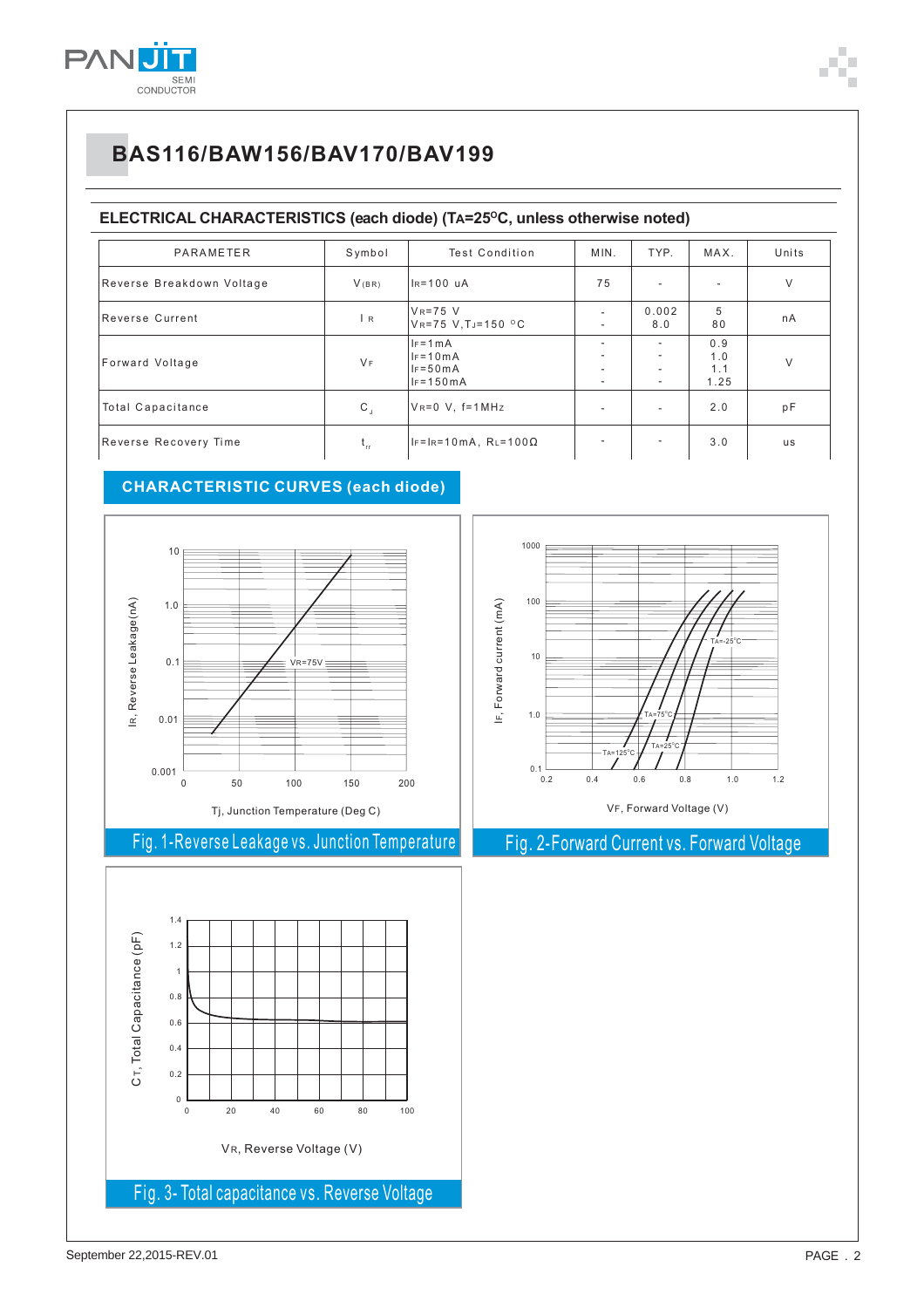

### **MOUNTING PAD LAYOUT**



#### **ORDER INFORMATION**

• Packing information

T/R - 12K per 13" plastic Reel

T/R - 3K per 7" plastic Reel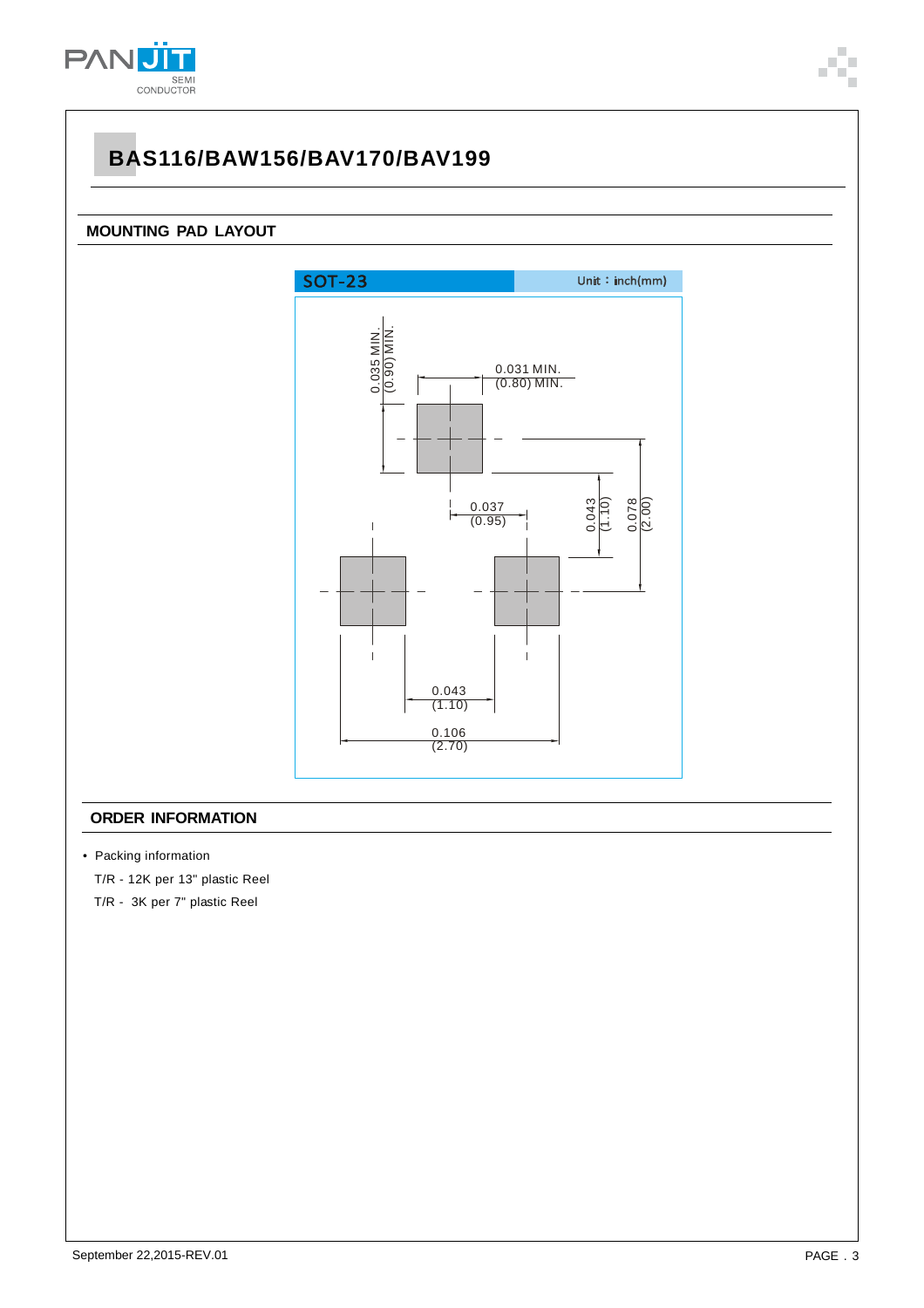

**Part No\_packing code\_Version** BAS116\_R1\_00001 BAS116\_R2\_00001

### **For example :**

**RB500V-40\_R2\_00001**

**Part No.**

**Serial number**

L.

**Version code means HF**

- **Packing size code means 13"**
- **Packing type means T/R**

| <b>Packing Code XX</b>                         |                      |                                            | <b>Version Code XXXXX</b> |                                                      |          |                                       |
|------------------------------------------------|----------------------|--------------------------------------------|---------------------------|------------------------------------------------------|----------|---------------------------------------|
| <b>Packing type</b>                            | 1 <sup>st</sup> Code | <b>Packing size code</b>                   |                           | 2 <sup>nd</sup> Code HF or RoHS 1 <sup>st</sup> Code |          | 2 <sup>nd</sup> ~5 <sup>th</sup> Code |
| <b>Tape and Ammunition Box</b><br>(T/B)        | A                    | N/A                                        | 0                         | <b>HF</b>                                            | $\bf{0}$ | serial number                         |
| <b>Tape and Reel</b><br>(T/R)                  | R                    | 7"                                         | 1                         | <b>RoHS</b>                                          | 1        | serial number                         |
| <b>Bulk Packing</b><br>(B/P)                   | В                    | 13"                                        | $\overline{2}$            |                                                      |          |                                       |
| <b>Tube Packing</b><br>(T/P)                   |                      | 26mm                                       | χ                         |                                                      |          |                                       |
| <b>Tape and Reel (Right Oriented)</b><br>(TRR) | S                    | 52mm                                       | γ                         |                                                      |          |                                       |
| <b>Tape and Reel (Left Oriented)</b><br>(TRL)  |                      | <b>PANASERT T/B CATHODE UP</b><br>(PBCU)   | U                         |                                                      |          |                                       |
| <b>FORMING</b>                                 | F                    | <b>PANASERT T/B CATHODE DOWN</b><br>(PBCD) | D                         |                                                      |          |                                       |